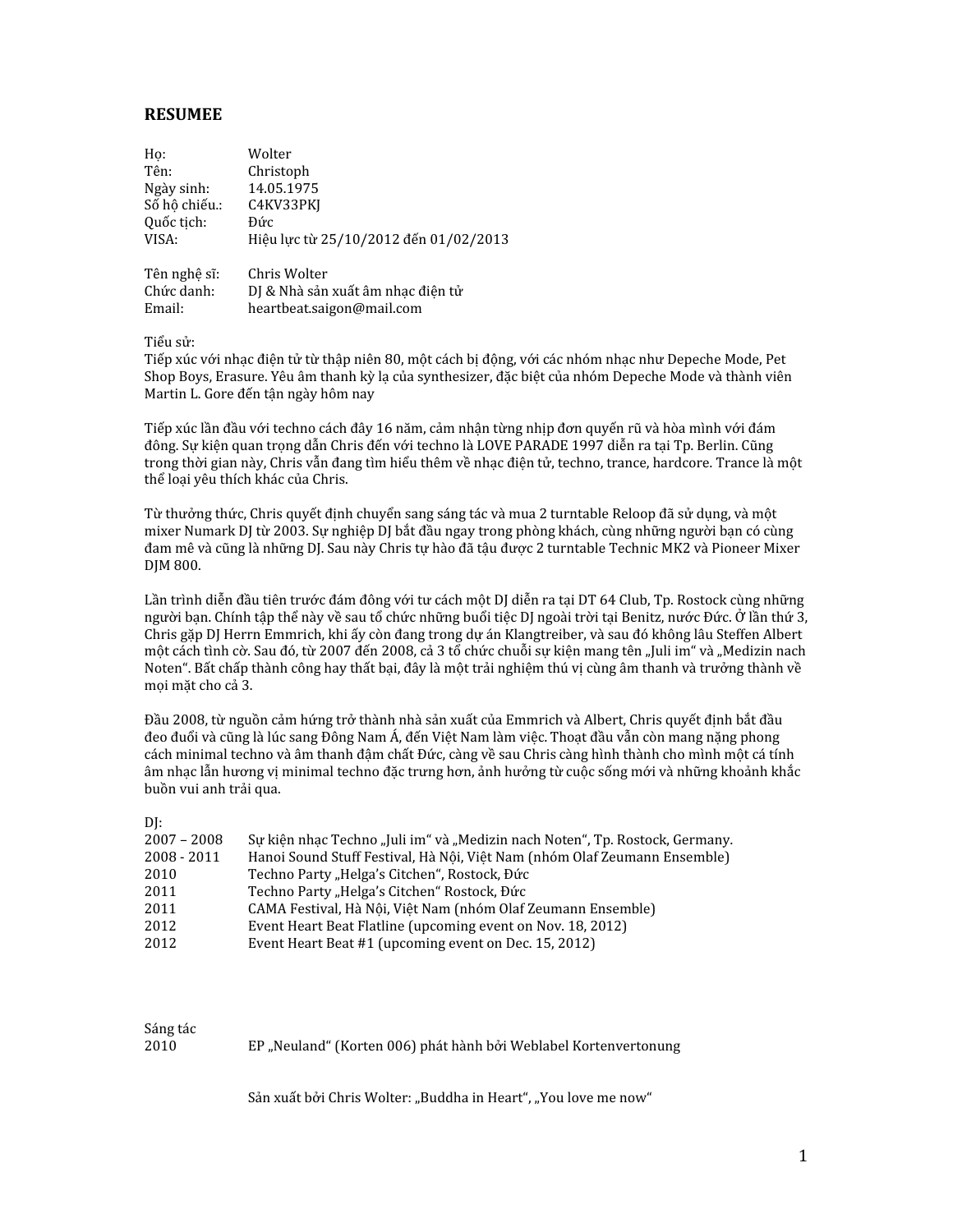

catalog: korten006 released: 18.08.2010<br>style: techno, house all songs written & produced by  $(01)$ , herr emmrich  $(02)$ , chris wolter  $(03/04)$ mastering by silvio marquardt

## Tracklist:

- 1. albert & emmrich haedge [korten006]
- 2. herr emmrich catechu [Korten006]
- 3. chris wolter buddha in heart [korten006]
- 4. chris wolter you love me now [korten006]

2012 2012



## Tổ chức sự kiện:

 $2007 - 2008$ Chuỗi sự kiện Techno "Juli im" and "Medizin nach Noten", Rostock, Đức 2012 Chuỗi sự kiện Techno "Heart Beat" (sắp diễn ra), Tp. Hồ Chí Minh, Đức

Thành viên nhóm:

Olaf Zeumann Ensemble (Nhạc thể nghiệm, Minimal Techno)